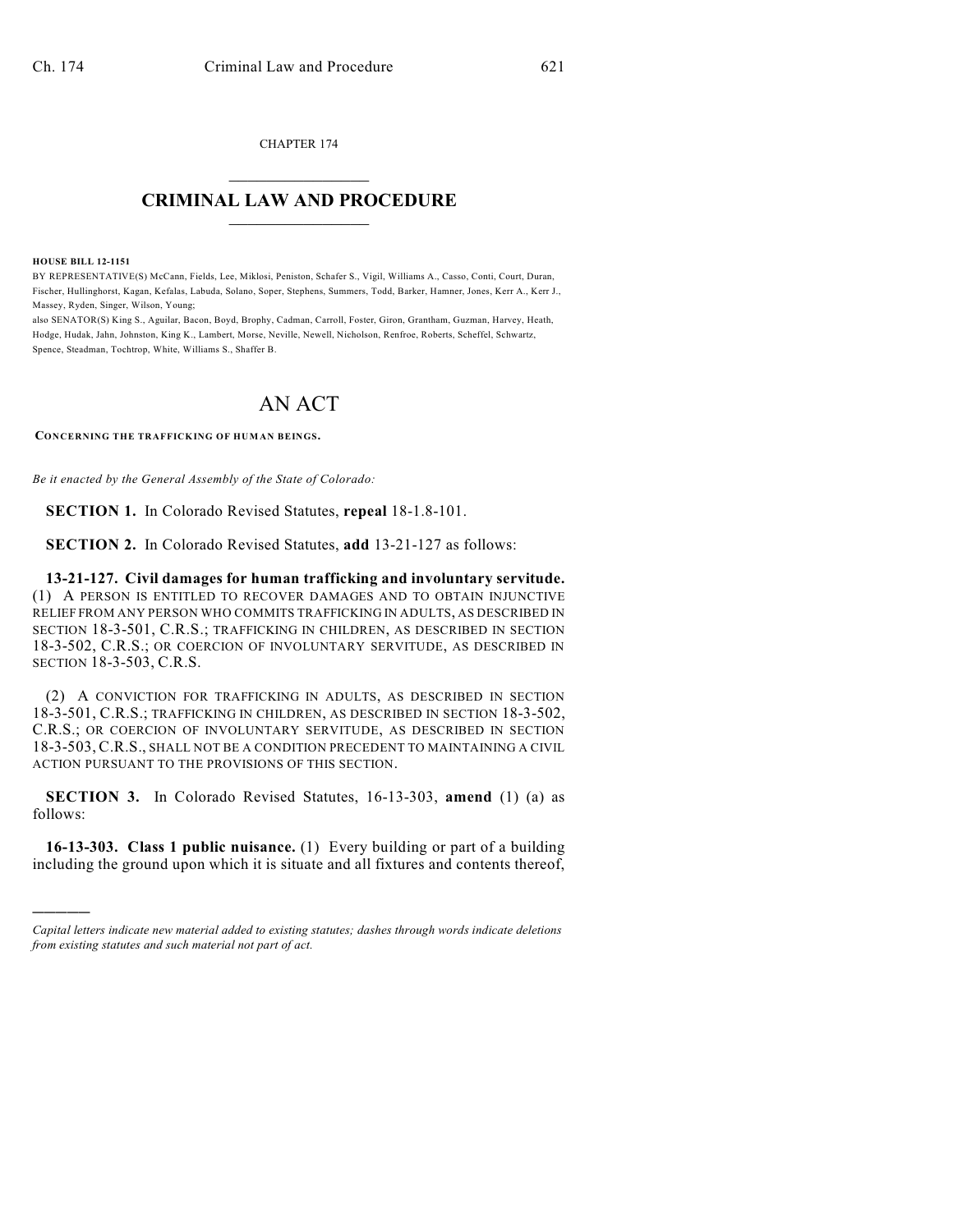every vehicle, and any real property shall be deemed a class 1 public nuisance when:

(a) Used as a public or private place of prostitution or used as a place where the commission of soliciting for prostitution, as defined in section 18-7-202, C.R.S.; pandering, as defined in section 18-7-203, C.R.S.; keeping a place of prostitution, as defined in section 18-7-204, C.R.S.; or pimping, as defined in section 18-7-206, C.R.S.; TRAFFICKING IN ADULTS, AS DEFINED IN SECTION 18-3-501, C.R.S.; TRAFFICKING IN CHILDREN, AS DEFINED IN SECTION 18-3-502, C.R.S.; OR COERCION OF INVOLUNTARY SERVITUDE, AS DEFINED IN SECTION 18-3-503, C.R.S., occurs;

**SECTION 4.** In Colorado Revised Statutes, 12-25.5-112, **add** (3) as follows:

**12-25.5-112. Duties of escort bureau.** (3) EACH ESCORT BUREAU SHALL PROVIDE TO EACH EMPLOYEE OF THE ESCORT BUREAU A WRITTEN NOTICE THAT INCLUDES:

(a) A STATEMENT THAT HUMAN TRAFFICKING AND COERCION OF INVOLUNTARY SERVITUDE ARE PROHIBITED IN THIS STATE BY THE PROVISIONS OF SECTIONS 18-3-501, 18-3-502, AND 18-3-503, C.R.S.; AND

(b) THE NAME, TELEPHONE NUMBER, AND INTERNET WEB SITE ADDRESS OF A LOCAL, STATEWIDE, OR NATIONAL ORGANIZATION THAT PROVIDES ASSISTANCE TO VICTIMS OF HUMAN TRAFFICKING AND SLAVERY.

**SECTION 5.** In Colorado Revised Statutes, 12-48.5-110, **amend** (1) (f); and **add**  $(1)$  (g) as follows:

**12-48.5-110. Unlawful acts.** (1) It is unlawful for any person:

(f) To fail OPERATE A MASSAGE PARLOR WHILE FAILING to display at all times in a prominent place on the licensed premises a printed card with a minimum height of fourteen inches and a width of eleven inches with each letter a minimum of one-half inch in height, which shall read as follows:

## WARNING

IT IS ILLEGAL FOR ANY PERSON UNDER EIGHTEEN YEARS OF AGE TO BE IN OR UPON THESE PREMISES AT ANY TIME, UNLESS HE OR SHE IS ACCOMPANIED BY HIS OR HER PARENT OR HAS A PHYSICIAN'S PRESCRIPTION FOR MASSAGE SERVICES.

IT IS ILLEGAL FOR ANY PERSON TO ALLOW A PERSON UNDER EIGHTEEN YEARS OF AGE TO BE IN OR UPON THESE PREMISES AT ANY TIME, UNLESS HE OR SHE IS ACCOMPANIED BY HIS OR HER PARENT OR HAS A PHYSICIAN'S PRESCRIPTION FOR MASSAGE SERVICES.

PART 5 OF ARTICLE 3 OF TITLE 18, COLORADO REVISED STATUTES,PROHIBITSTRAFFICKING OFADULTS,TRAFFICKING OF CHILDREN, AND COERCION OF INVOLUNTARY SERVITUDE AND ESTABLISHES CRIMINAL PENALTIES FOR THESE OFFENSES.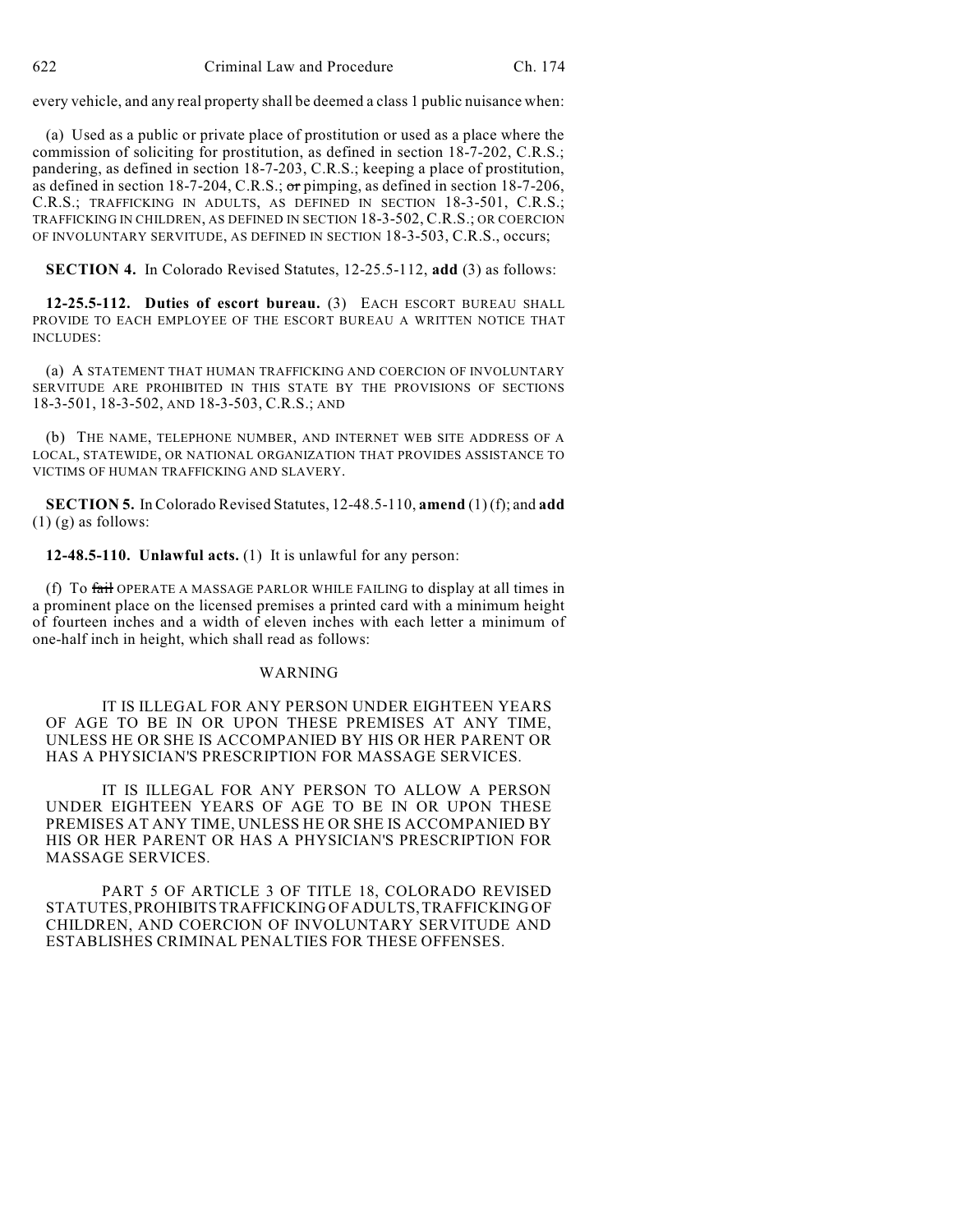FINES OR IMPRISONMENT MAY BE IMPOSED BY THE COURTS FOR VIOLATION OF THESE PROVISIONS UNDER ARTICLE 48.5 OF TITLE 12, COLORADO REVISED STATUTES.

(g) TO OPERATE A MASSAGE PARLOR WHILE FAILING TO DISPLAY AT ALL TIMES IN A PROMINENT PLACE ON THE LICENSED PREMISES A PRINTED CARD WITH A MINIMUM HEIGHT OF FOURTEEN INCHES AND A WIDTH OF ELEVEN INCHES WITH EACH LETTER A MINIMUM OF ONE-HALF INCH IN HEIGHT, WHICH PROVIDES THE NAME AND CONTACT INFORMATION OF A STATE OR LOCAL ORGANIZATION THAT PROVIDES SERVICES OR OTHER ASSISTANCE TO VICTIMS OF HUMAN TRAFFICKING.

**SECTION 6.** In Colorado Revised Statutes, 19-1-306, **add** (5) (d) and (6) (a.5) as follows:

**19-1-306. Expungement of juvenile delinquent records.** (5) (d) THE COURT SHALL ORDER EXPUNGED ALL RECORDS IN THE CUSTODY OF THE COURT AND ANY RECORDS IN THE CUSTODY OF ANY OTHER AGENCY OR OFFICIAL THAT PERTAIN TO THE PETITIONER'S CONVICTION FOR PROSTITUTION, AS DESCRIBED IN SECTION 18-7-201, C.R.S.; SOLICITING FOR PROSTITUTION, AS DESCRIBED IN SECTION 18-7-202, C.R.S.; KEEPING A PLACE OF PROSTITUTION, AS DESCRIBED IN SECTION 18-7-204, C.R.S.; PUBLIC INDECENCY, AS DESCRIBED IN SECTION 18-7-301, C.R.S.; SOLICITING FOR CHILD PROSTITUTION, AS DESCRIBED IN SECTION 18-7-402, C.R.S., OR ANY CORRESPONDING MUNICIPAL CODE OR ORDINANCE IF, AT THE HEARING, THE COURT FINDS THAT THE PETITIONER WHO IS THE SUBJECT OF THE HEARING HAS ESTABLISHED BY A PREPONDERANCE OF THE EVIDENCE THAT, AT THE TIME HE OR SHE COMMITTED THE OFFENSE, HE OR SHE:

(I) HAD BEEN SOLD, EXCHANGED, BARTERED, OR LEASED BY ANOTHER PERSON, AS DESCRIBED IN SECTION 18-3-501 OR 18-3-502, C.R.S., FOR THE PURPOSE OF PERFORMING THE OFFENSE; OR

(II) WAS COERCED BY ANOTHER PERSON, AS DESCRIBED IN SECTION 18-3-503, C.R.S., TO PERFORM THE OFFENSE.

(6) A person is eligible to petition for an expungement order:

(a.5) AT ANY TIME FOR THE PURPOSES DESCRIBED IN PARAGRAPH (d) OF SUBSECTION (5) OF THIS SECTION;

**SECTION 7.** In Colorado Revised Statutes, **add** 24-72-308.7 as follows:

**24-72-308.7. Sealing of criminal conviction records information for offenses committed by victims of human trafficking.** (1) **Definitions.** FOR PURPOSES OF THIS SECTION, "CONVICTION RECORDS" MEANS ARREST AND CRIMINAL RECORDS INFORMATION AND ANY RECORDS PERTAINING TO A JUDGMENT OF CONVICTION.

(2) **Sealing of conviction records.** (a) (I) A DEFENDANT MAY PETITION THE DISTRICT COURT OF THE DISTRICT IN WHICH ANY CONVICTION RECORDS PERTAINING TO THE DEFENDANT'S CONVICTION FOR PROSTITUTION, AS DESCRIBED IN SECTION 18-7-201, C.R.S.; SOLICITING FOR PROSTITUTION, AS DESCRIBED IN SECTION 18-7-202, C.R.S.; KEEPING A PLACE OF PROSTITUTION, AS DESCRIBED IN SECTION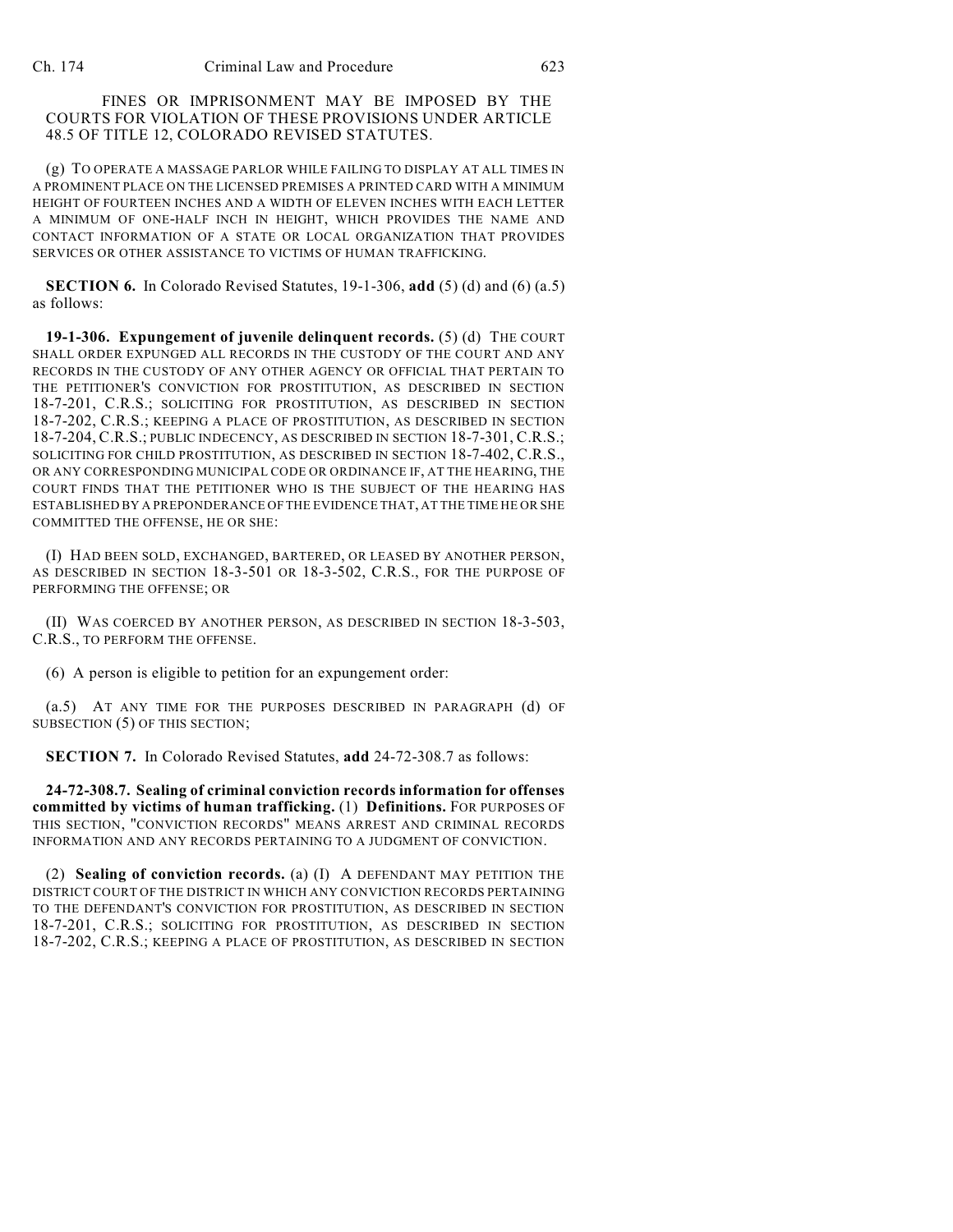18-7-204, C.R.S.; PUBLIC INDECENCY, AS DESCRIBED IN SECTION 18-7-301, C.R.S., OR ANY CORRESPONDING MUNICIPAL CODE OR ORDINANCE ARE LOCATED FOR THE SEALING OF THE CONVICTION RECORDS, EXCEPT FOR BASIC IDENTIFYING INFORMATION.

(II) IF A PETITION IS FILED PURSUANT TO SUBPARAGRAPH (I) OF THIS PARAGRAPH (a) FOR THE SEALING OF A RECORD OF CONVICTION FOR PROSTITUTION, AS DESCRIBED IN SECTION 18-7-201, C.R.S.; SOLICITING FOR PROSTITUTION, AS DESCRIBED IN SECTION 18-7-202, C.R.S.; KEEPING A PLACE OF PROSTITUTION, AS DESCRIBED IN SECTION 18-7-204, C.R.S., OR PUBLIC INDECENCY, AS DESCRIBED IN SECTION 18-7-301, C.R.S., THE COURT SHALL ORDER THE RECORD SEALED AFTER:

- (A) THE PETITION IS FILED;
- (B) THE FILING FEE IS PAID; AND

(C) THE DEFENDANT ESTABLISHES BY A PREPONDERANCE OF THE EVIDENCE THAT, AT THE TIME HE OR SHE COMMITTED THE OFFENSE, HE OR SHE HAD BEEN SOLD, EXCHANGED, BARTERED, OR LEASED BY ANOTHER PERSON, AS DESCRIBED IN SECTION 18-3-501 OR 18-3-502, C.R.S., FOR THE PURPOSE OF PERFORMING THE OFFENSE, OR HE OR SHE WAS COERCED BY ANOTHER PERSON, AS DESCRIBED IN SECTION 18-3-503, C.R.S., TO PERFORM THE OFFENSE.

(III) AN ORDER ENTERED PURSUANT TO THIS SECTION SHALL BE DIRECTED TO EACH CUSTODIAN WHO MAY HAVE CUSTODY OF ANY PART OF THE CONVICTION RECORDS THAT ARE THE SUBJECT OF THE ORDER. WHENEVER A COURT ENTERS AN ORDER SEALING CONVICTION RECORDS PURSUANT TO THIS SECTION, THE DEFENDANT SHALL PROVIDE THE COLORADO BUREAU OF INVESTIGATION AND EACH CUSTODIAN OF THE CONVICTION RECORDS WITH A COPY OF THE ORDER AND SHALL PAY TO THE BUREAU ANY COSTS RELATED TO THE SEALING OF HIS OR HER CRIMINAL CONVICTION RECORDS THAT ARE IN THE CUSTODY OF THE BUREAU.THEREAFTER, THE DEFENDANT MAY REQUEST AND THE COURT MAY GRANT AN ORDER SEALING THE CIVIL CASE IN WHICH THE CONVICTION RECORDS WERE SEALED.

(IV) AN ORDER SEALING CONVICTION RECORDS SHALL NOT DENY ACCESS TO THE CRIMINAL RECORDS OF A DEFENDANT BY ANY COURT, LAW ENFORCEMENT AGENCY, CRIMINAL JUSTICE AGENCY, PROSECUTING ATTORNEY, OR PARTY OR AGENCY REQUIRED BY LAW TO CONDUCT A CRIMINAL HISTORY RECORD CHECK ON AN INDIVIDUAL. AN ORDER SEALING CONVICTION RECORDS DOES NOT VACATE A CONVICTION. A CONVICTION SEALED PURSUANT TO THIS SECTION MAY BE USED BY A CRIMINAL JUSTICE AGENCY, LAW ENFORCEMENT AGENCY, COURT, OR PROSECUTING ATTORNEY FOR ANY LAWFUL PURPOSE RELATING TO THE INVESTIGATION OR PROSECUTION OF ANY CASE, INCLUDING BUT NOT LIMITED TO ANY SUBSEQUENT CASE THAT IS FILED AGAINST THE DEFENDANT, OR FOR ANY OTHER LAWFUL PURPOSE WITHIN THE SCOPE OF HIS, HER, OR ITS DUTIES. IF A DEFENDANT IS CONVICTED OF A NEW CRIMINAL OFFENSE AFTER AN ORDER SEALING CONVICTION RECORDS IS ENTERED, THE COURT SHALL ORDER THE CONVICTION RECORDS TO BE UNSEALED. A PARTY OR AGENCY REQUIRED BY LAW TO CONDUCT A CRIMINAL HISTORY RECORD CHECK IS AUTHORIZED TO USE ANY SEALED CONVICTION FOR THE LAWFUL PURPOSE FOR WHICH THE CRIMINAL HISTORY RECORD CHECK IS REQUIRED BY LAW.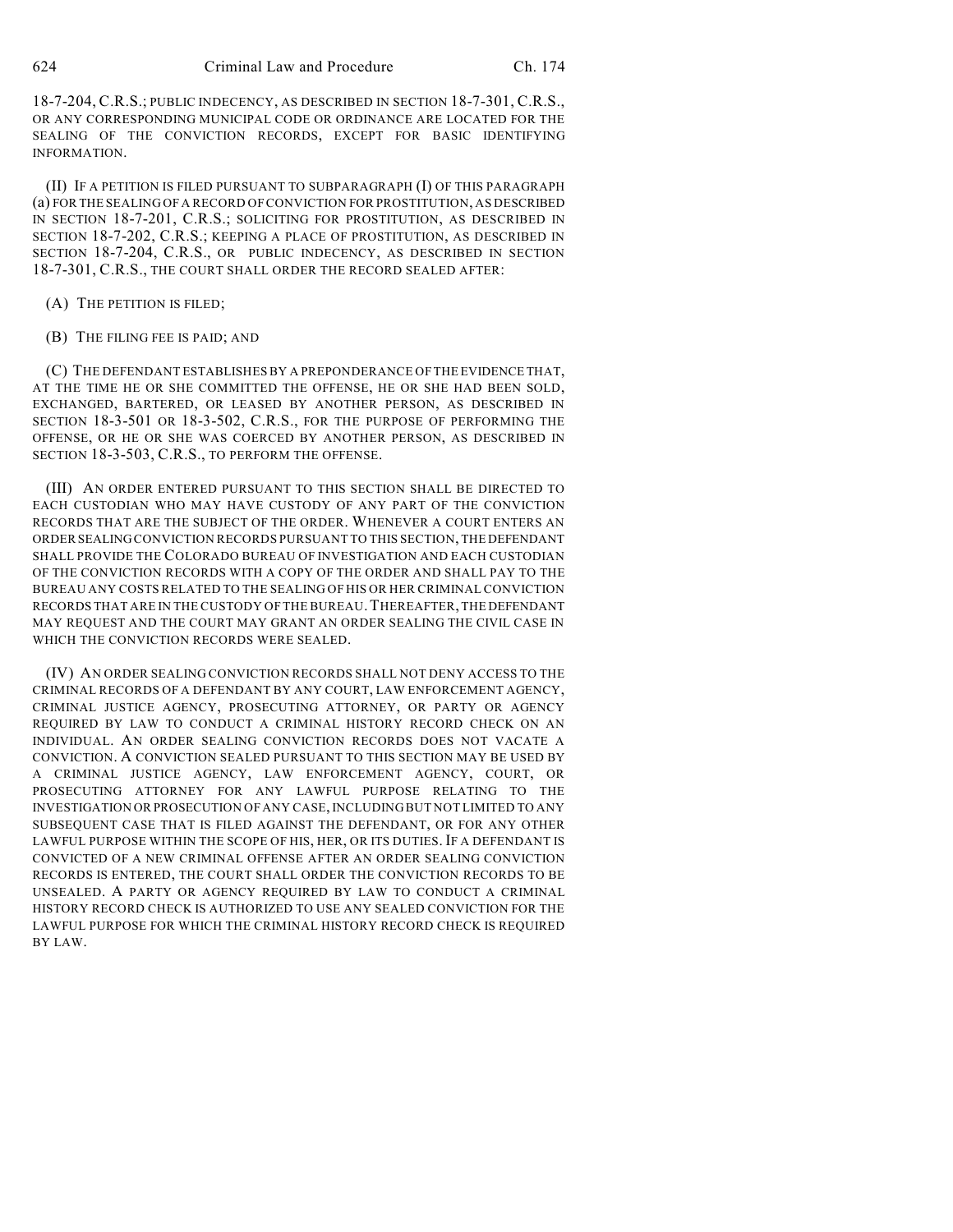(V) A DEFENDANT MAY PETITION THE COURT FOR THE SEALING OF CONVICTION RECORDS PURSUANT TO THIS SECTION ONLY ONCE DURING ANY TWELVE-MONTH PERIOD. THE COURT SHALL DISMISS A SECOND OR SUBSEQUENT PETITION FILED WITHIN ANY TWELVE-MONTH PERIOD.

(b) A PETITION TO SEAL CONVICTION RECORDS PURSUANT TO THIS SECTION SHALL INCLUDE A LISTING OF EACH CUSTODIAN OF THE RECORDS TO WHOM THE SEALING ORDER IS DIRECTED AND ANY INFORMATION THAT ACCURATELY AND COMPLETELY IDENTIFIES THE RECORDS TO BE SEALED.

(c) EXCEPT AS OTHERWISE PROVIDED IN SUBPARAGRAPH (IV) OF PARAGRAPH (a) OF THIS SUBSECTION (2), UPON THE ENTRY OF AN ORDER TO SEAL THE CONVICTION RECORDS, THE DEFENDANT AND ALL CRIMINAL JUSTICE AGENCIES MAY PROPERLY REPLY, UPON AN INQUIRY IN THE MATTER, THAT PUBLIC CONVICTION RECORDS DO NOT EXIST WITH RESPECT TO THE DEFENDANT.

(d) EXCEPT AS OTHERWISE PROVIDED IN SUBPARAGRAPH (IV) OF PARAGRAPH (a) OF THIS SUBSECTION (2), INSPECTION OF THE RECORDS INCLUDED IN AN ORDER SEALING CONVICTION RECORDS MAY THEREAFTER BE PERMITTED BY THE COURT ONLY UPON PETITION BY THE DEFENDANT.

(e) (I) EXCEPT AS OTHERWISE PROVIDED IN SUBPARAGRAPH (IV) OF PARAGRAPH (a) OF THIS SUBSECTION (2), EMPLOYERS, STATE AND LOCAL GOVERNMENT AGENCIES, OFFICIALS, LANDLORDS, AND EMPLOYEES SHALL NOT, IN ANY APPLICATION OR INTERVIEW OR IN ANY OTHER WAY, REQUIRE AN APPLICANT TO DISCLOSE ANY INFORMATION CONTAINED IN SEALED CONVICTION RECORDS. AN APPLICANT NEED NOT, IN ANSWER TO ANY QUESTION CONCERNING CONVICTION RECORDS THAT HAVE BEEN SEALED, INCLUDE A REFERENCE TO OR INFORMATION CONCERNING THE SEALED CONVICTION RECORDS AND MAY STATE THAT THE APPLICANT HAS NOT BEEN CRIMINALLY CONVICTED.

(II) THE PROVISIONS OF SUBPARAGRAPH (I) OF THIS PARAGRAPH (e) DO NOT PRECLUDE THE BAR COMMITTEE OF THE COLORADO STATE BOARD OF LAW EXAMINERS FROM MAKING FURTHER INQUIRIES INTO THE FACT OF A CONVICTION THAT COMES TO THE ATTENTION OF THE BAR COMMITTEE THROUGH OTHER MEANS. THE BAR COMMITTEE OF THE COLORADO STATE BOARD OF LAW EXAMINERS HAS A RIGHT TO INQUIRE INTO THE MORAL AND ETHICAL QUALIFICATIONS OF AN APPLICANT, AND THE APPLICANT DOES NOT HAVE A RIGHT TO PRIVACY OR PRIVILEGE THAT JUSTIFIES HIS OR HER REFUSAL TO ANSWER A QUESTION CONCERNING SEALED CONVICTION RECORDS THAT HAVE COME TO THE ATTENTION OF THE BAR COMMITTEE THROUGH OTHER MEANS.

(III) NOTWITHSTANDING THE PROVISIONS OF SUBPARAGRAPH (I) OF THIS PARAGRAPH (e), THE DEPARTMENT OF EDUCATION MAY REQUIRE A LICENSED EDUCATOR OR AN APPLICANT FOR AN EDUCATOR'S LICENSE WHO FILES A PETITION TO SEAL A CRIMINAL RECORD TO NOTIFY THE DEPARTMENT OF EDUCATION OF THE PENDING PETITION TO SEAL. THE DEPARTMENT HAS THE RIGHT TO INQUIRE INTO THE FACTS OF THE CRIMINAL OFFENSE FOR WHICH THE PETITION TO SEAL IS PENDING. THE EDUCATOR OR APPLICANT HAS NO RIGHT TO PRIVACY OR PRIVILEGE THAT JUSTIFIES HIS OR HER REFUSAL TO ANSWER ANY QUESTIONS CONCERNING THE ARREST AND CRIMINAL RECORDS INFORMATION CONTAINED IN THE PENDING PETITION TO SEAL.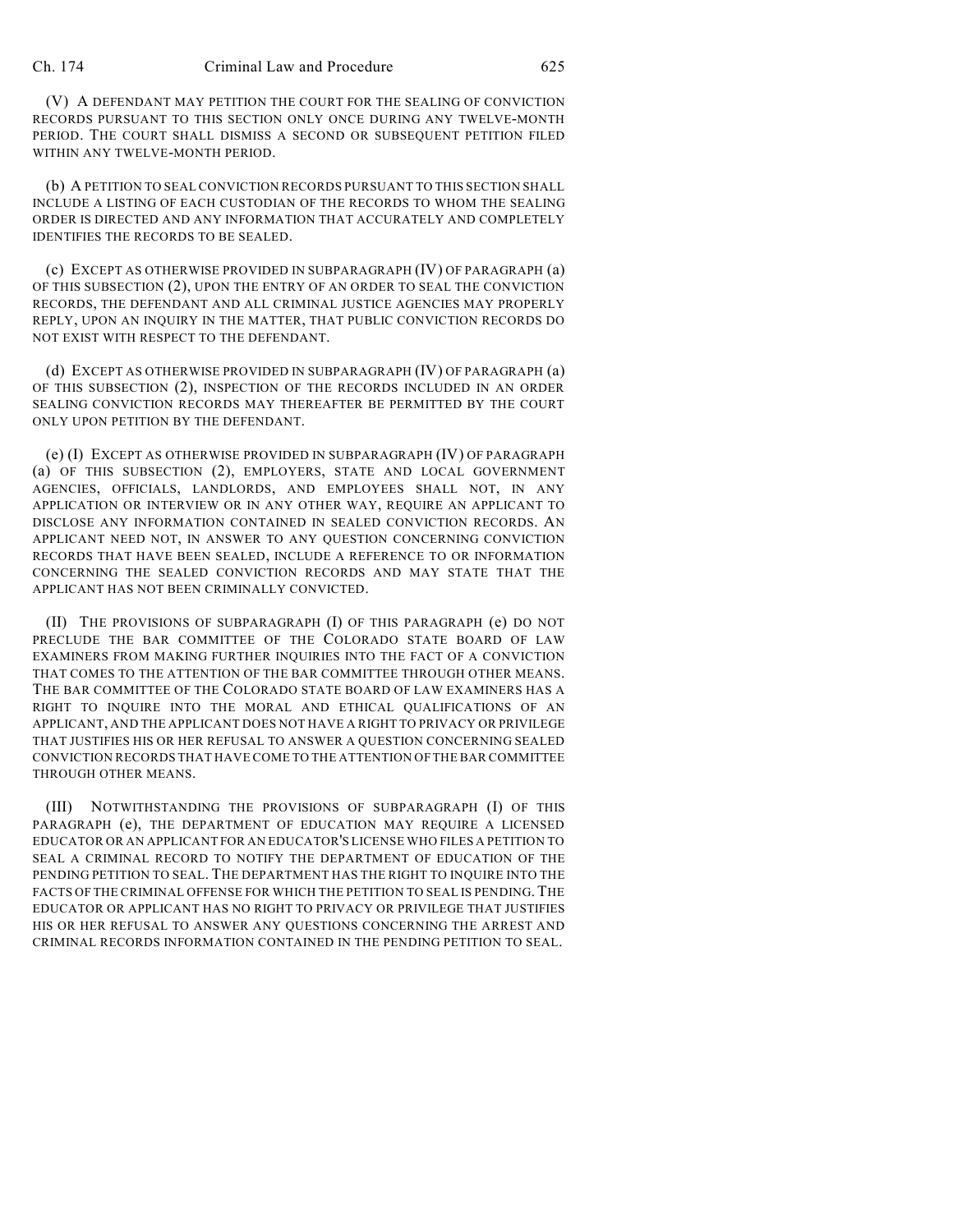(IV) ANY MEMBER OF THE PUBLIC MAY PETITION THE COURT TO UNSEAL ANY FILE THAT HAS BEEN PREVIOUSLY SEALED UPON A SHOWING THAT CIRCUMSTANCES HAVE COME INTO EXISTENCE SINCE THE ORIGINAL SEALING, AND, AS A RESULT, THE PUBLIC INTEREST IN DISCLOSURE NOW OUTWEIGHS THE DEFENDANT'S INTEREST IN PRIVACY.

(f) THE OFFICE OF THE STATE COURT ADMINISTRATOR SHALL POST ON ITS WEB SITE A LIST OF ALL PETITIONS TO SEAL CONVICTION RECORDS THAT ARE FILED WITH A DISTRICT COURT. A DISTRICT COURT MAY NOT GRANT A PETITION TO SEAL CONVICTION RECORDS UNTIL AT LEAST THIRTY DAYS AFTER THE POSTING.AFTER THE EXPIRATION OF THIRTY DAYS FOLLOWING THE POSTING, THE PETITION TO SEAL CONVICTION RECORDS AND INFORMATION PERTINENT THERETO SHALL BE REMOVED FROM THE WEB SITE OF THE OFFICE OF THE STATE COURT ADMINISTRATOR.

(g) NOTHING IN THIS SECTION AUTHORIZES THE PHYSICAL DESTRUCTION OF ANY CONVICTION RECORDS.

(h) NOTWITHSTANDING ANY PROVISION IN THIS SECTION TO THE CONTRARY, IN REGARD TO ANY CONVICTION OF A DEFENDANT RESULTING FROM A SINGLE CASE IN WHICH THE DEFENDANT IS CONVICTED OF MORE THAN ONE OFFENSE, RECORDS OF THE CONVICTION MAY BE SEALED PURSUANT TO THE PROVISIONS OF THIS SECTION ONLY IF THE RECORDS OF EVERY CONVICTION OF THE DEFENDANT RESULTING FROM THAT CASE MAY BE SEALED PURSUANT TO THE PROVISIONS OF THIS SECTION.

(3) **Rules of discovery - rules of evidence - witness testimony.** COURT ORDERS SEALING RECORDS OF OFFICIAL ACTIONS PURSUANT TO THIS SECTION DO NOT LIMIT THE OPERATIONS OF:

(a) THE COLORADO RULES OF CIVIL PROCEDURE RELATED TO DISCOVERY OR THE COLORADO RULES OF EVIDENCE PROMULGATED BY THE SUPREME COURT OF COLORADO OR ANY OTHER STATE OR FEDERAL COURT; OR

(b) THE PROVISIONS OF SECTION 13-90-101, C.R.S., CONCERNING WITNESS TESTIMONY.

**SECTION 8.** In Colorado Revised Statutes, 18-1.3-602, **add** (4) (e) as follows:

**18-1.3-602. Definitions.** As used in this part 6, unless the context otherwise requires:

(4) (e) NOTWITHSTANDING ANY OTHER PROVISION OF THIS SECTION, "VICTIM" INCLUDES A PERSON LESS THAN EIGHTEEN YEARS OFAGE WHO HAS BEEN TRAFFICKED BY AN OFFENDER, AS DESCRIBED IN SECTION 18-3-502, OR COERCED INTO INVOLUNTARY SERVITUDE, AS DESCRIBED IN SECTION 18-3-503.

**SECTION 9. Act subject to petition - effective date.** This act takes effect at 12:01 a.m. on the day following the expiration of the ninety-day period after final adjournment of the general assembly (August 8, 2012, if adjournment sine die is on May 9, 2012); except that, if a referendum petition is filed pursuant to section 1 (3) of article V of the state constitution against this act or an item, section, or part of this act within such period, then the act, item, section, or part will not take effect